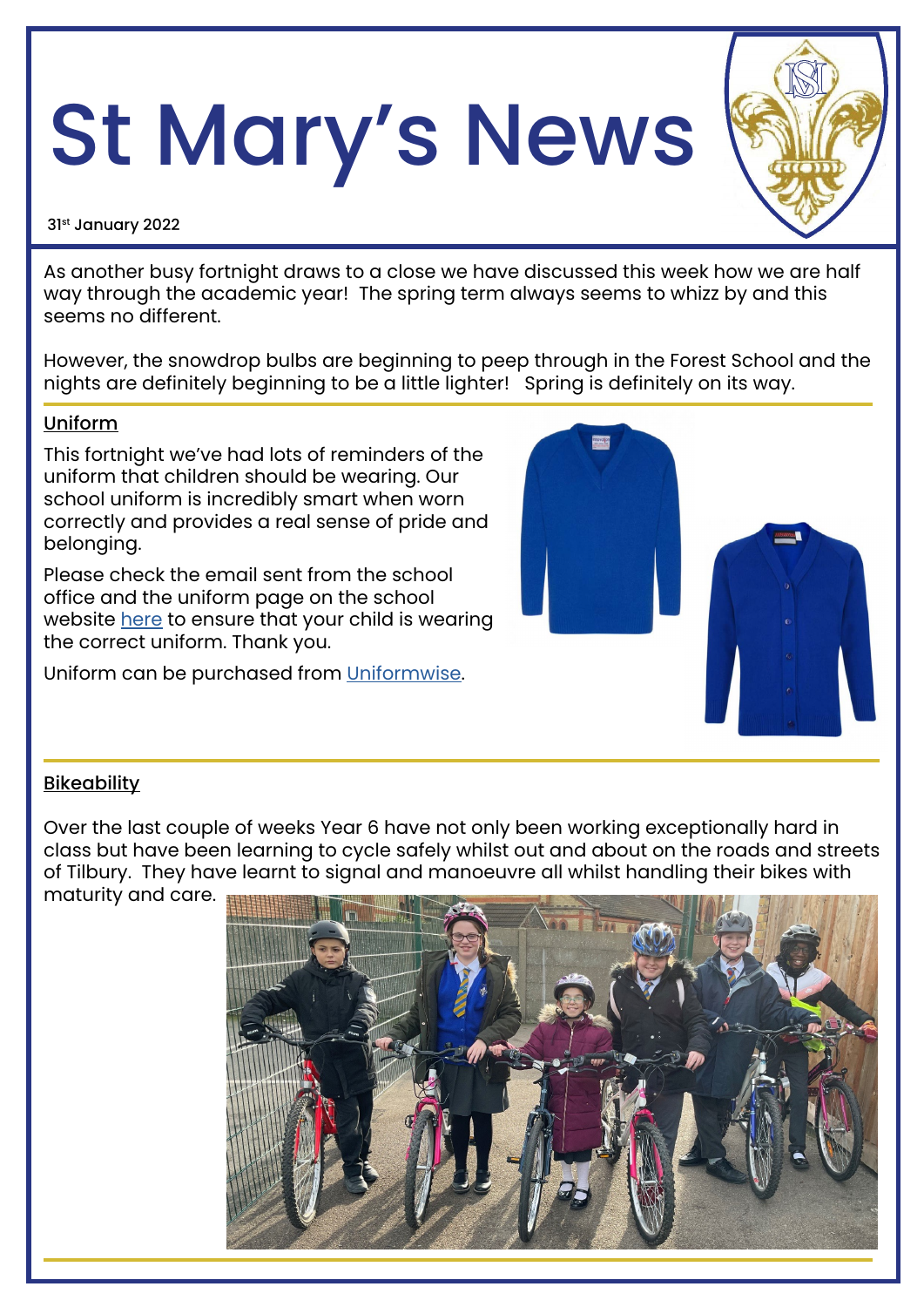# CAFOD Workshops

This week we've welcomed Angela and Margaret from CAFOD who shared workshops with Years 1 and 2 and Years 5 and 6 around Catholic Social Teaching. The children learnt about equality and respect, particularly focusing on how we treat our brothers and sisters all over the world. "We have to treat everyone equally no matter what the colour of their skin, the accent they may have or where they live," Demilade explained. Niamh then commented - "I thought it was really interesting to learn about cocoa farmers and how they don't get a fair price for their beans. We learnt how we can buy Fair Trade chocolate so that everyone gets a fair share." Demilade and Niamh are two of our Faith Counsellors and we're really grateful to our CAFOD colleagues for their time and for supporting our education around this vital work.

CAFOD will be our Lenten charity this year – please keep your eyes peeled for messages from the Faith Council as to how we will raise money to support their ongoing endeavours

## Pupil Survey

As a school we have carried out a Pupil Survey based on questions that Ofsted ask the children when they visit, I then followed this up to gain even more clarity around some responses.

Our survey showed that a whopping 97% of our children enjoy school the majority of the time and 98% of the children said they enjoy their learning the majority of the time – which is great!

Furthermore 99% of the children said they felt safe in school the majority of the time and that there was an adult they could speak if they were worried. There are always things to the work on and improve and for some children felt we could make our range of after school clubs even better and some children would like work which is even more challenging! Challenge accepted St Mary's!

| <b>Chinese New Year</b>                                                                                                                                                                                                                                                                                                                                                                                             | <b>School Meal Prize Draw</b>                                                                                                                                                                                    |
|---------------------------------------------------------------------------------------------------------------------------------------------------------------------------------------------------------------------------------------------------------------------------------------------------------------------------------------------------------------------------------------------------------------------|------------------------------------------------------------------------------------------------------------------------------------------------------------------------------------------------------------------|
| Next Tuesday is Chinese New Year - did you<br>know the New Year celebrations last for 16<br>days?! We will celebrate on Tuesday with a<br>special Year of the Tiger cake as part of the<br>school meal - thank you to Mrs Puttnam for<br>organising this for us. Then on the 9th<br>February we will be taking part in a special<br>Chinese New Year Dance workshop - keep<br>your eyes peeled for the photographs! | Last Thursday we held a prize draw for those<br>children who chose to have a school dinner<br>that day. Our winners were Marianne, Star,<br>James, Tomiwa, Benson, Ruby and Nicole!<br>Congratulations everyone! |

# Parking

Being so close to our neighbours, Lansdowne Primary, means that the beginning and the end of the day are always busy – both in terms of traffic and parking. Please may I ask you to park considerately – do not block drives or access roads. Please also do not park on the zig zag lines as this is incredibly dangerous for our children.

#### First Holy Communion Class

First Holy Communion classes will be taking place for children who are enrolled on Tuesday 1st February at 4.30pm in church. Please keep these children in your prayers as they start this special journey in their faith.